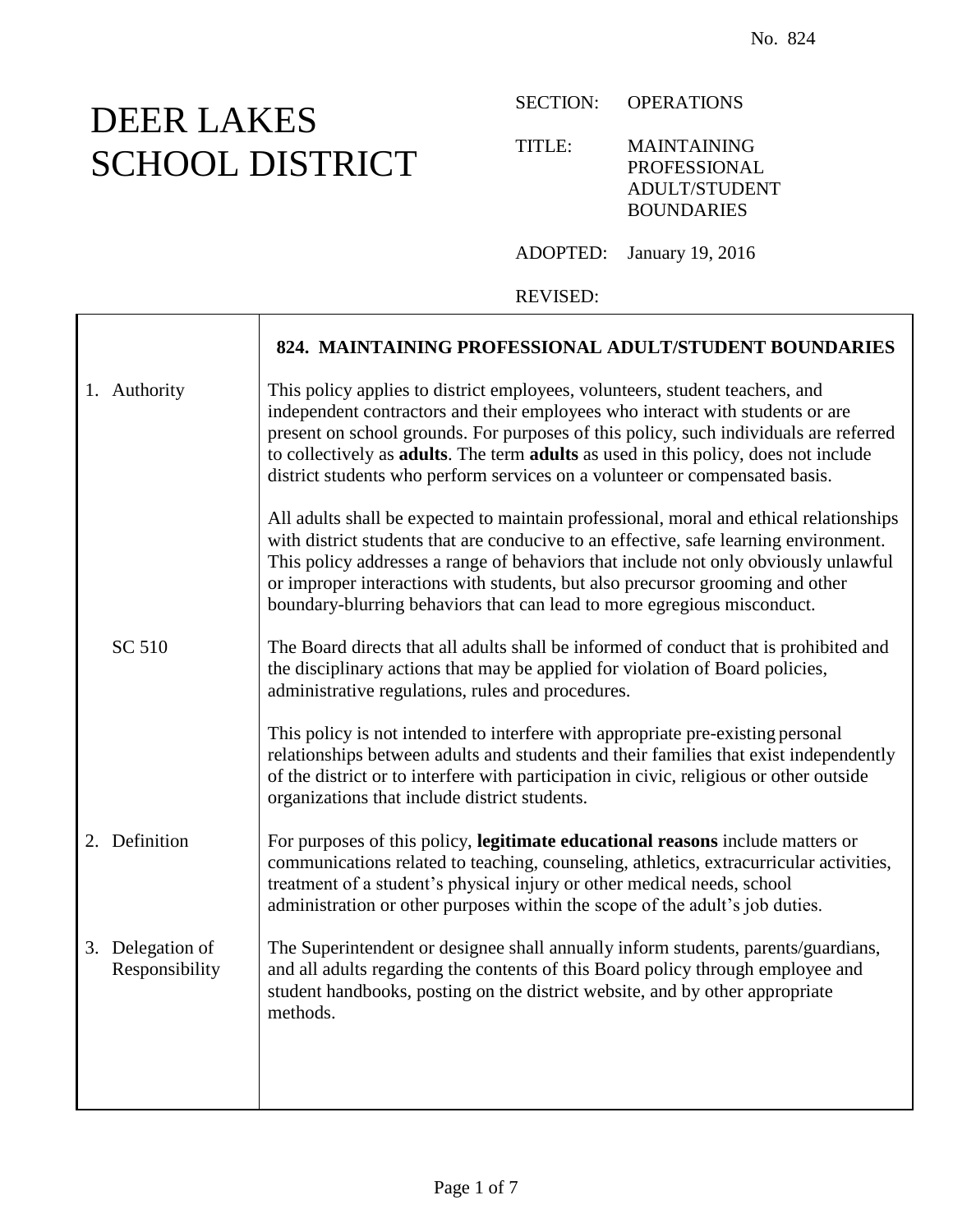|                  | The building principal or designee shall be available to answer questions about<br>behaviors or activities that may violate professional boundaries as defined in this<br>policy.                                                                                                                                         |
|------------------|---------------------------------------------------------------------------------------------------------------------------------------------------------------------------------------------------------------------------------------------------------------------------------------------------------------------------|
| Pol. 818         | Independent contractors doing business with the district shall ensure that their<br>employees who have interaction with students or are present on school grounds are<br>informed of the provisions of this policy.                                                                                                       |
| Guidelines<br>4. | Adults shall establish and maintain appropriate personal boundaries with students<br>and not engage in any behavior that is prohibited by this policy or that creates the<br>appearance of prohibited behavior.                                                                                                           |
|                  | <b>Prohibited Conduct</b>                                                                                                                                                                                                                                                                                                 |
|                  | Romantic Or Sexual Relationships -                                                                                                                                                                                                                                                                                        |
|                  | Adults shall be prohibited from dating, courting, or entering into or attempting to<br>form a romantic or sexual relationship with any student enrolled in the district,<br>regardless of the student's age. Students of any age are not legally capable of<br>consenting to romantic or sexual interactions with adults. |
|                  | Prohibited romantic or sexual interaction involving students includes, but is not<br>limited to:                                                                                                                                                                                                                          |
|                  | 1. Sexual physical contact.                                                                                                                                                                                                                                                                                               |
|                  | 2. Romantic flirtation, propositions, or sexual remarks.                                                                                                                                                                                                                                                                  |
|                  | 3. Sexual slurs, leering, epithets, sexual or derogatory comments.                                                                                                                                                                                                                                                        |
|                  | 4. Personal comments about a student's body.                                                                                                                                                                                                                                                                              |
|                  | 5. Sexual jokes, notes, stories, drawings, gestures or pictures.                                                                                                                                                                                                                                                          |
|                  | 6. Spreading sexual or romantic rumors.                                                                                                                                                                                                                                                                                   |
|                  | 7. Touching a student's body or clothes in a sexual or intimate way.                                                                                                                                                                                                                                                      |
|                  | 8. Accepting massages, or offering or giving massages other than in the course of<br>injury care administered by an athletic trainer, coach, or health care provider.                                                                                                                                                     |
|                  | 9. Restricting a student's freedom of movement in a sexually intimidating or<br>provocative manner.                                                                                                                                                                                                                       |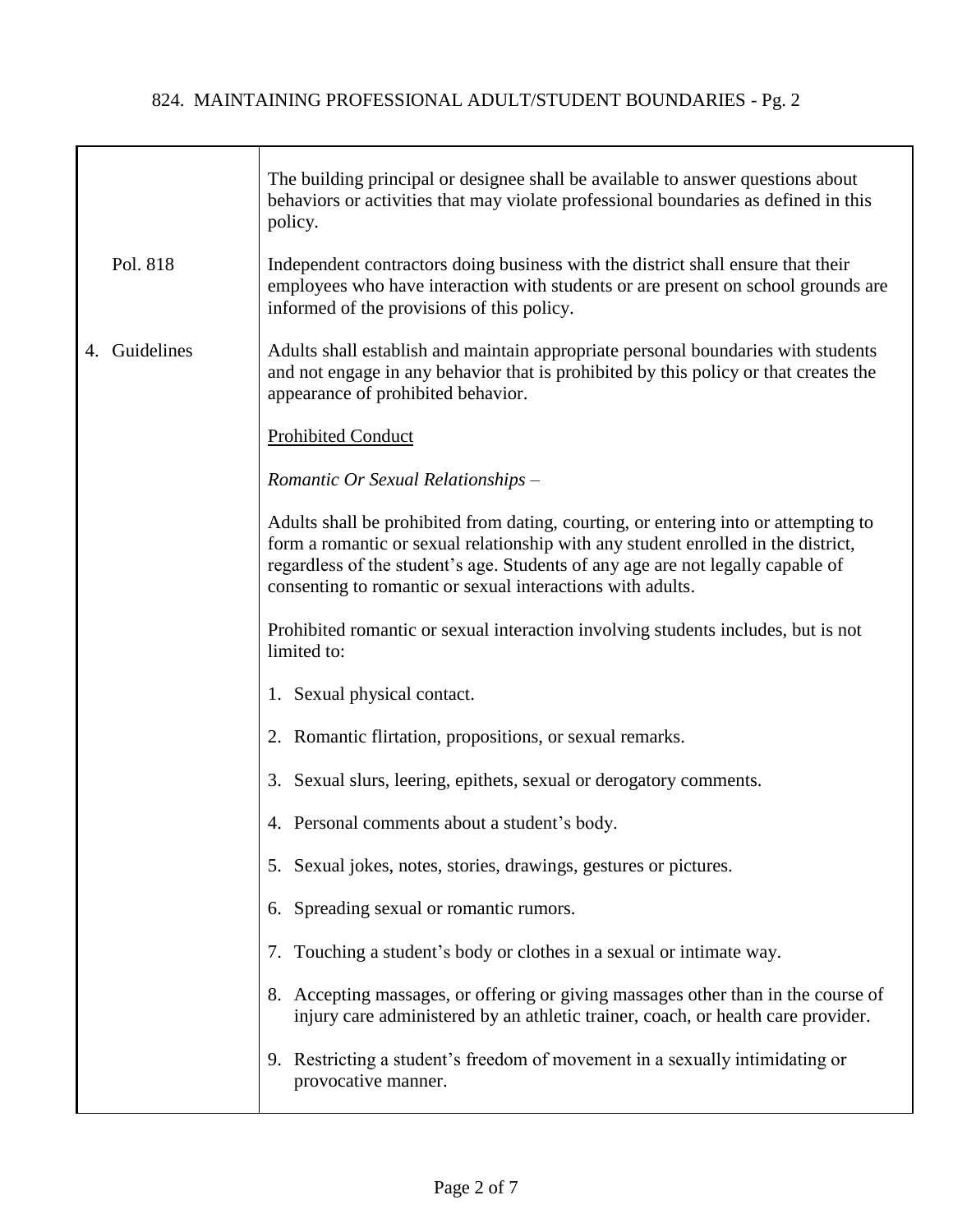┯

| 10. Displaying or transmitting sexual objects, pictures, or depictions.                                                                                                                                                                                                           |
|-----------------------------------------------------------------------------------------------------------------------------------------------------------------------------------------------------------------------------------------------------------------------------------|
| Social Interactions -                                                                                                                                                                                                                                                             |
| In order to maintain professional boundaries, adults shall ensure that their<br>interactions with students are appropriate.                                                                                                                                                       |
| Examples of prohibited conduct that violates professional boundaries include, but<br>are not limited to:                                                                                                                                                                          |
| Disclosing personal, sexual, family, employment concerns or other private<br>1.<br>matters to one or more students.                                                                                                                                                               |
| Exchanging notes, emails or other communications of a personal nature with a<br>2.<br>student.                                                                                                                                                                                    |
| 3.<br>Giving personal gifts, cards or letters to a student without written approval<br>from the building principal.                                                                                                                                                               |
| Touching students without a legitimate educational reason. (Reasons could<br>4.<br>include the need for assistance when injured, a kindergartner having a toileting<br>accident and requiring assistance, appropriate coaching instruction, or<br>appropriate music instruction). |
| 5.<br>Singling out a particular student or students for personal attention or friendship<br>beyond the ordinary professional adult-student relationship.                                                                                                                          |
| Taking a student out of class without a legitimate educational reason.<br>6.                                                                                                                                                                                                      |
| Being alone with a student behind closed doors without a legitimate<br>7.<br>educational reason.                                                                                                                                                                                  |
| 8.<br>Initiating or extending contact with a student beyond the school day or outside<br>of class times without a legitimate educational reason.                                                                                                                                  |
| Sending or accompanying a student on personal errands.<br>9.                                                                                                                                                                                                                      |
| Inviting a student to the adult's home.<br>10.                                                                                                                                                                                                                                    |
| Going to a student's home without a legitimate educational reason.<br>11.                                                                                                                                                                                                         |
| Taking a student on outings without prior notification to and approval from<br>12.<br>both the parent/guardian and the building principal.                                                                                                                                        |
|                                                                                                                                                                                                                                                                                   |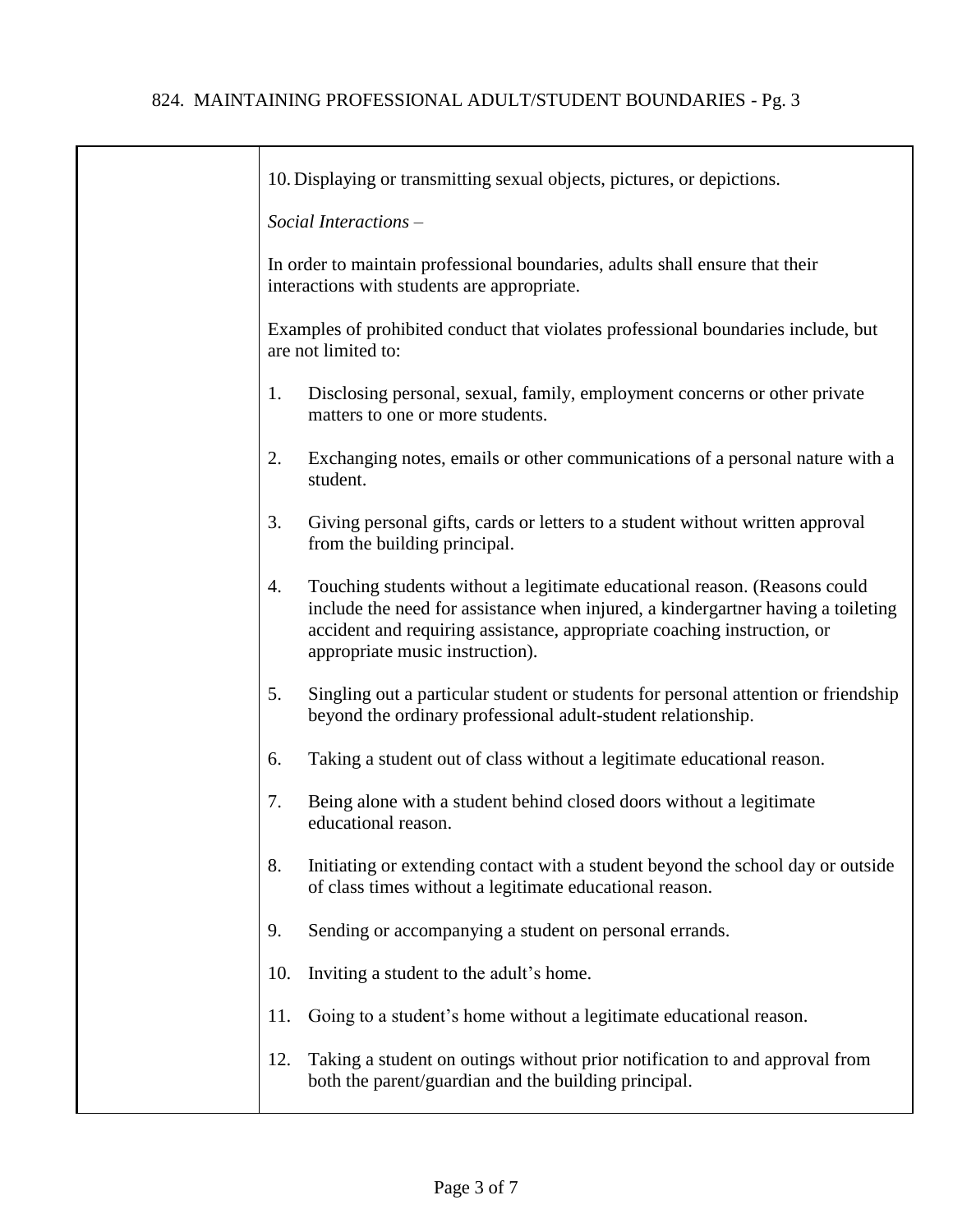|                         | 13.<br>Giving a student a ride alone in a vehicle in a nonemergency situation without<br>prior notification to and approval from both the parent/guardian and the<br>building principal.                                                                                                                                                                                                                                                                                      |
|-------------------------|-------------------------------------------------------------------------------------------------------------------------------------------------------------------------------------------------------------------------------------------------------------------------------------------------------------------------------------------------------------------------------------------------------------------------------------------------------------------------------|
|                         | Addressing students or permitting students to address adults with personalized<br>14.<br>terms of endearment, pet names, or otherwise in an overly familiar manner.                                                                                                                                                                                                                                                                                                           |
|                         | Telling a student personal secrets or sharing personal secrets with a student.<br>15.                                                                                                                                                                                                                                                                                                                                                                                         |
|                         | For adults who are not guidance/counseling staff, psychologists, social workers<br>16.<br>or other adults with designated responsibilities to counsel students,<br>encouraging students to confide their personal or family problems and/or<br>relationships. If a student initiates such discussions, the student should be<br>referred to the appropriate school resource.                                                                                                  |
|                         | 17.<br>Furnishing alcohol, drugs or tobacco to a student or being present where any<br>student is consuming these substances.                                                                                                                                                                                                                                                                                                                                                 |
| Pol. 103, 103.1,<br>248 | Engaging in harassing or discriminatory conduct prohibited by other district<br>18.<br>policies or by state or federal law and regulations.                                                                                                                                                                                                                                                                                                                                   |
|                         | Electronic Communications -                                                                                                                                                                                                                                                                                                                                                                                                                                                   |
|                         | For purposes of this policy, electronic communication shall mean a communication<br>transmitted by means of an electronic device including, but not limited to, a<br>telephone, cellular telephone, computer, computer network, personal data assistant<br>or pager. Electronic communications include, but are not limited to, emails, instant<br>messages and communications made by means of an Internet website, including<br>social media and other networking websites. |
|                         | As with other forms of communication, when communicating electronically, adults<br>shall maintain professional boundaries with students.                                                                                                                                                                                                                                                                                                                                      |
|                         | Electronic communication with students shall be for legitimate educational reasons<br>only.                                                                                                                                                                                                                                                                                                                                                                                   |
| Pol. 815                | When available, district-provided email or other district-provided communication<br>devices shall be used when communicating electronically with students. The use of<br>district-provided email or other district-provided communication devices shall be in<br>accordance with district policies and procedures.                                                                                                                                                            |
|                         | All electronic communications from coaches and advisors to team or club members<br>shall be sent in a single communication to all participating team or club members,                                                                                                                                                                                                                                                                                                         |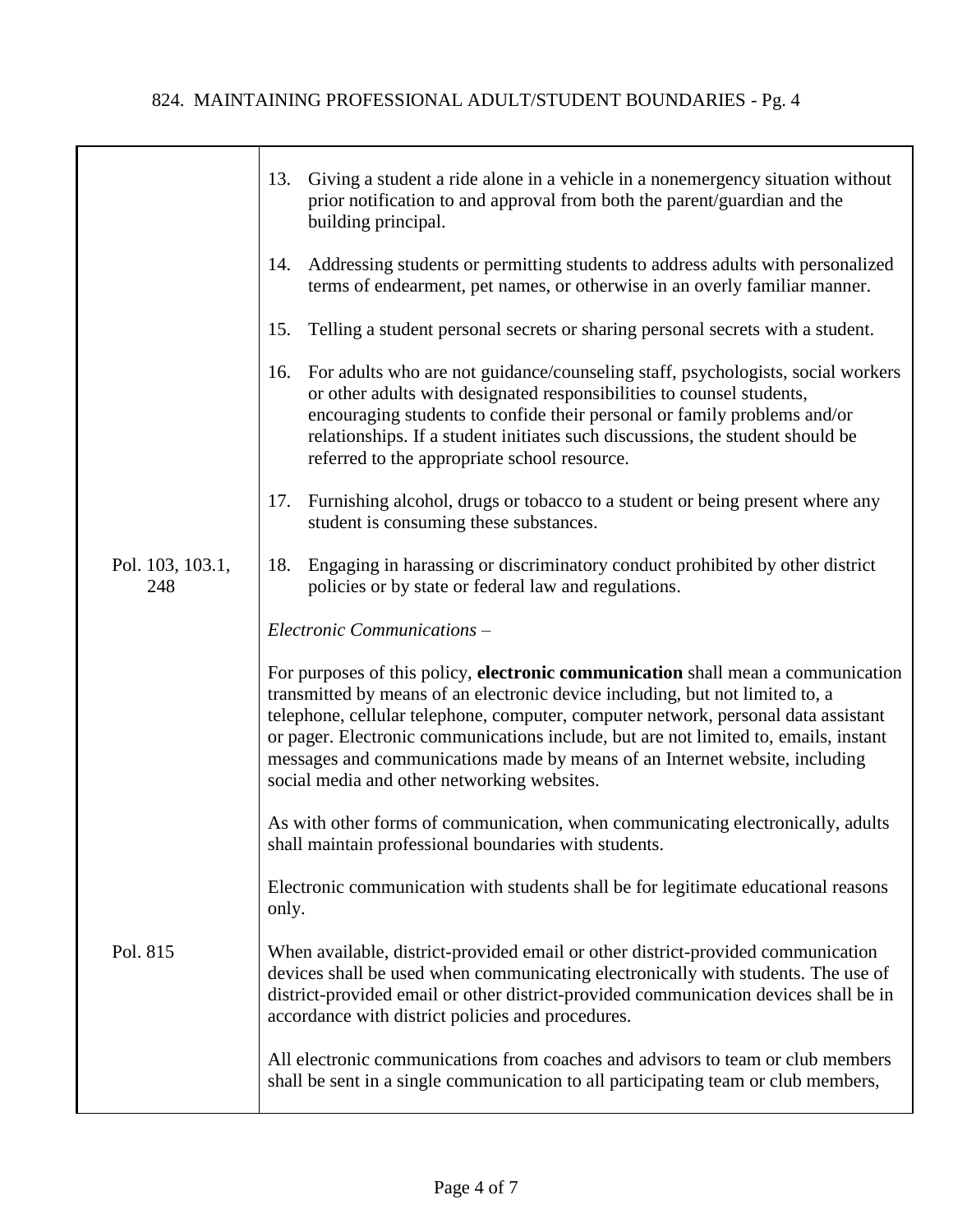|          | except for communications concerning an individual student's medical or academic<br>privacy matters, in which case the communications will be copied to the building<br>principal. In the case of sports teams under the direction of the Athletic Director,<br>such medical or academic communications shall also be copied to the Athletic<br>Director.                                                                                                                                                                                                                                                                                    |
|----------|----------------------------------------------------------------------------------------------------------------------------------------------------------------------------------------------------------------------------------------------------------------------------------------------------------------------------------------------------------------------------------------------------------------------------------------------------------------------------------------------------------------------------------------------------------------------------------------------------------------------------------------------|
|          | Adults shall not follow or accept requests for current students to be friends or<br>connections on personal social networking sites and shall not create any networking<br>site for communication with students other than those provided by the district for<br>this purpose, without the prior written approval of the building principal.                                                                                                                                                                                                                                                                                                 |
|          | <b>Exceptions</b>                                                                                                                                                                                                                                                                                                                                                                                                                                                                                                                                                                                                                            |
|          | An emergency situation or a legitimate educational reason may justify deviation<br>from professional boundaries set out in this policy. The adult shall be prepared to<br>articulate the reason for any deviation from the requirements of this policy and must<br>demonstrate that s/he has maintained an appropriate relationship with the student.                                                                                                                                                                                                                                                                                        |
|          | Under no circumstance will an educational or other reason justify deviation from the<br>"Romantic and Sexual Relationships" section of this policy.                                                                                                                                                                                                                                                                                                                                                                                                                                                                                          |
|          | There will be circumstances where personal relationships develop between an adult<br>and a student's family, e.g., when their children become friends. This policy is not<br>intended to interfere with such relationships or to limit activities that are normally<br>consistent with such relationships. Adults are strongly encouraged to maintain<br>professional boundaries appropriate to the nature of the activity.                                                                                                                                                                                                                  |
|          | It is understood that many adults are involved in various other roles in the<br>community through nondistrict-related civic, religious, athletic, scouting or other<br>organizations and programs whose participants may include district students. Such<br>community involvement is commendable, and this policy is not intended to interfere<br>with or restrict an adult's ability to serve in those roles; however, adults are strongly<br>encouraged to maintain professional boundaries appropriate to the nature of the<br>activity with regard to all youth with whom they interact in the course of their<br>community involvement. |
|          | Reporting Inappropriate Or Suspicious Conduct                                                                                                                                                                                                                                                                                                                                                                                                                                                                                                                                                                                                |
| Pol. 248 | Any person, including a student, who has concerns about or is uncomfortable with a<br>relationship or interaction between an adult and a student, shall immediately notify<br>the Superintendent, principal or other administrator.                                                                                                                                                                                                                                                                                                                                                                                                          |
|          |                                                                                                                                                                                                                                                                                                                                                                                                                                                                                                                                                                                                                                              |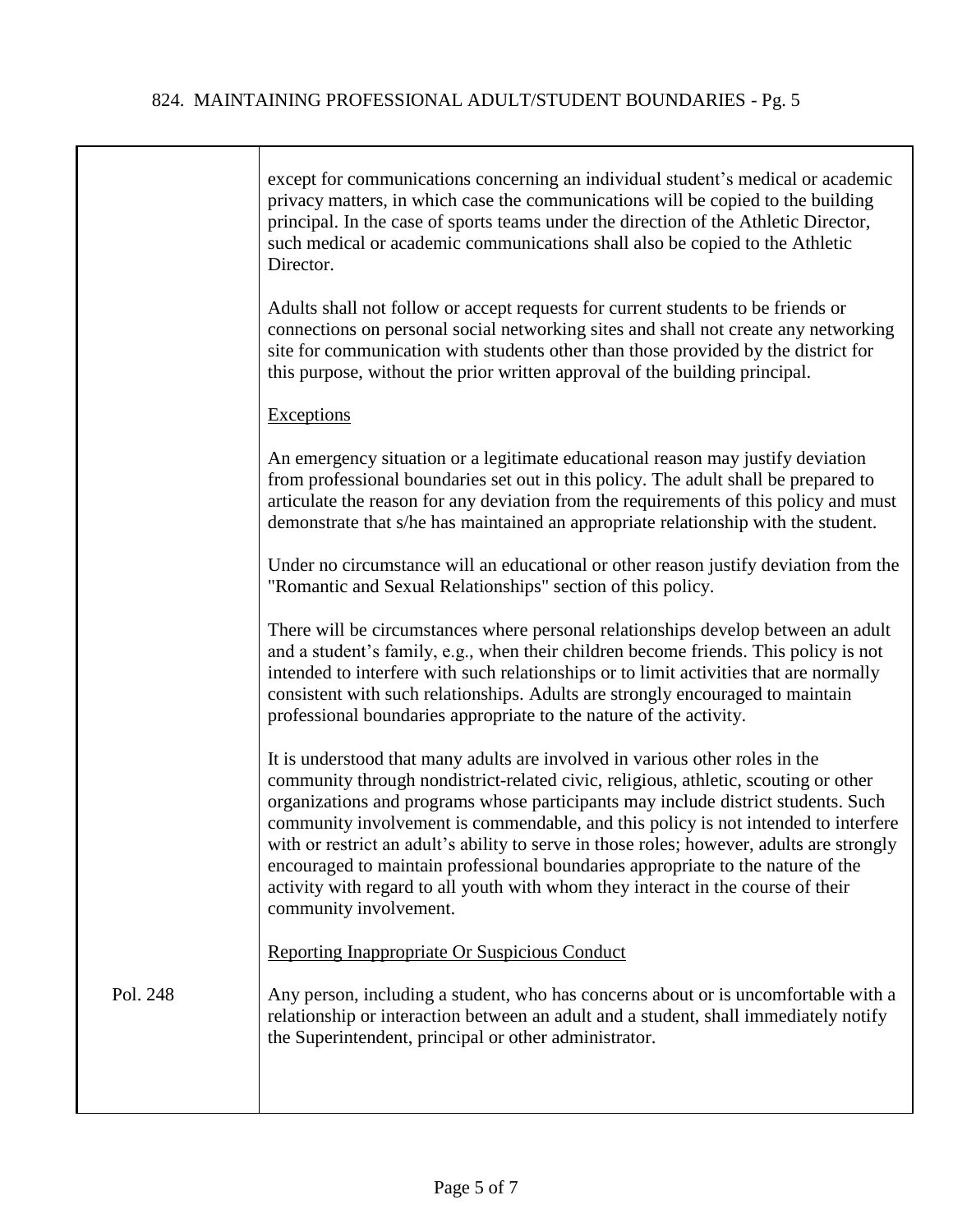| 23 Pa. C.S.A.<br>Sec. 6311<br>Pol. 806                                                                                                                   | All district employees, independent contractors and volunteers who have reasonable<br>cause to suspect that a child is the victim of child abuse, shall immediately report the<br>suspected abuse, in accordance with applicable law, regulations and Board policy.                                                                                                                                                                                                                                                                                                                                                                                                                                                                                                                                                                                                                                                                                           |
|----------------------------------------------------------------------------------------------------------------------------------------------------------|---------------------------------------------------------------------------------------------------------------------------------------------------------------------------------------------------------------------------------------------------------------------------------------------------------------------------------------------------------------------------------------------------------------------------------------------------------------------------------------------------------------------------------------------------------------------------------------------------------------------------------------------------------------------------------------------------------------------------------------------------------------------------------------------------------------------------------------------------------------------------------------------------------------------------------------------------------------|
| 24 P.S.<br>Sec. 2070.9a<br>Pol. 317.1                                                                                                                    | An educator who knows of any action, inaction or conduct which constitutes sexual<br>abuse or exploitation or sexual misconduct under the Educator Discipline Act shall<br>report such misconduct to the Pennsylvania Department of Education on the required<br>form, and shall report such misconduct to the Superintendent and his/her immediate<br>supervisor, within fifteen (15) days of discovery of such misconduct.                                                                                                                                                                                                                                                                                                                                                                                                                                                                                                                                  |
| SC 1302.1-A,<br>$1303-A$<br>Title 22<br>Sec. 10.2, 10.21,<br>10.22<br>23 Pa. C.S.A.<br>Sec. 6311<br>24 P.S.<br>Sec. 2070.9a<br>Pol. 317.1, 805.1,<br>806 | If the Superintendent or designee reasonably suspects that conduct being reported<br>involves an incident required to be reported under the Child Protective Services<br>Law, the Educator Discipline Act or the Safe Schools Act, the Superintendent or<br>designee shall make a report, in accordance with applicable law, regulations and<br>Board policy.                                                                                                                                                                                                                                                                                                                                                                                                                                                                                                                                                                                                 |
|                                                                                                                                                          | It is a violation of this policy to retaliate against any person for reporting any action<br>pursuant to this policy or for participating as a witness in any related investigation or<br>hearing.                                                                                                                                                                                                                                                                                                                                                                                                                                                                                                                                                                                                                                                                                                                                                            |
|                                                                                                                                                          | Investigation                                                                                                                                                                                                                                                                                                                                                                                                                                                                                                                                                                                                                                                                                                                                                                                                                                                                                                                                                 |
| Pol. 248, 348                                                                                                                                            | Allegations of inappropriate conduct shall be promptly investigated in accordance<br>with the procedures utilized for complaints of harassment.                                                                                                                                                                                                                                                                                                                                                                                                                                                                                                                                                                                                                                                                                                                                                                                                               |
|                                                                                                                                                          | It is understood that some reports made pursuant to this policy will be based on<br>rumors or misunderstandings; the mere fact that the reported adult is cleared of any<br>wrongdoing shall not result in disciplinary action against the reporter or any<br>witnesses. If as the result of an investigation any individual, including the reported<br>adult, the reporter, or a witness is found to have intentionally provided false<br>information in making the report or during the investigation or hearings related to<br>the report, or if any individual intentionally obstructs the investigation or hearings,<br>this may be addressed as a violation of this policy and other applicable laws,<br>regulations and district policies. Obstruction includes, but is not limited to, violation<br>of "no contact" orders given to the reported adult, attempting to alter or influence<br>witness testimony, and destruction of or hiding evidence. |
|                                                                                                                                                          |                                                                                                                                                                                                                                                                                                                                                                                                                                                                                                                                                                                                                                                                                                                                                                                                                                                                                                                                                               |